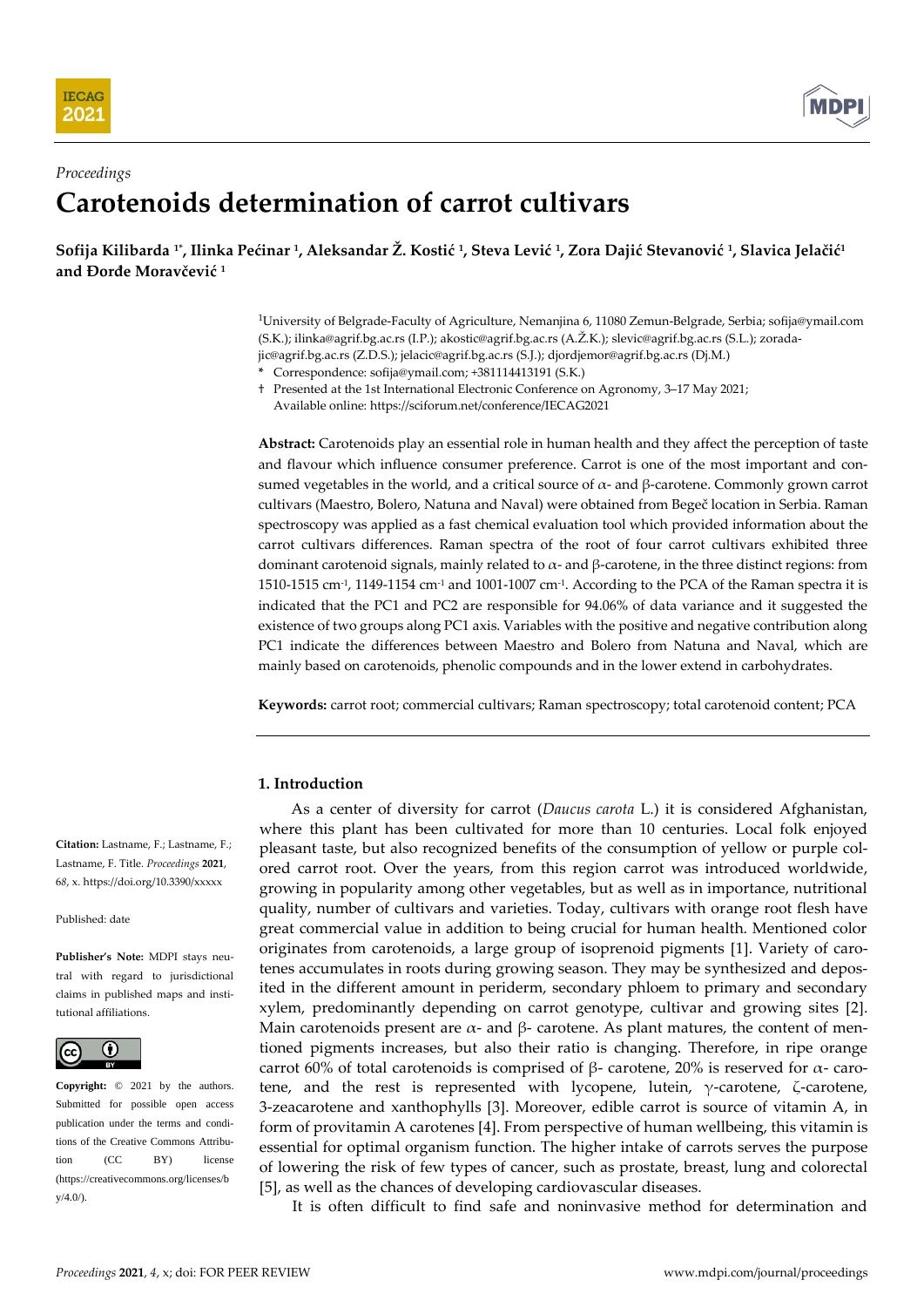quantification of compounds of interest. Methods such as high-performance liquid chromatography (HPLC), high-performance thin-layer chromatography (HPTLC) and UV/visible spectrophotometry have been previously used for quantification of carotenoids [6], but usually include long process for sample preparation, expensive equipment usage for extraction and quantification of pigments, as well as subsequent destruction of pigments [2]. However, these techniques do not provide fast and multiple analyses compared to more modern analytical techniques, such as spectroscopic methods. Even if carotenoids are minor components at low concentration in plant samples, due to the specific excitation in the visible wavelength, detection of carotenoids can be achieved by Raman spectroscopy. In this context, Raman spectroscopy is starting to be applied for carotenoids quantification in carotenoid-rich plant material, such as carrot [7,8].

The objectives of this study were to determine: 1) the carotenoid profiles of the carrot cultivars by using the Raman spectroscopy 2) are there any differences among selected cultivars regarding carotenoid content.

#### **2. Material and methods**

#### *2.1. Source of carrot material*

Experiment was conducted in Begeč location (northwest Serbia). Four cultivars were the subject of examination (Maestro, Bolero, Natuna and Naval). Seeding of previously mentioned carrot cultivars took place on  $16<sup>th</sup>$  of July, while harvest was done on November  $7<sup>th</sup>$ . The most advanced technology had been utilized in the growing of carrots, which resulted in 60 do 90 t/ha of yield (mini-beds, drip irrigation), depending on the cultivar. Average commercial samples of carrot roots, which have undergone the process of examination, were harvested for each cultivar from mini beds at 10 meters mark.

#### 2.2. *Raman Instrumentation and multivariant analysis of Raman spectra*

Raman microspectroscopy of carrot roots of four cultivars was focused on direct measurement of its methanol extracts. Carrot extracts were recorded using XploRA Raman spectrometer from Horiba Jobin Yvon. Raman scattering was excited by a laser at a wavelength of 532 nm equipped with a 1200 lines/mm grating. Spectral resolution was  $\sim$ 3 cm−<sup>1</sup> and the calibration was checked by 520.47 cm−1 line of silicon. The Raman spectra were smoothed using Savitzky-Golay filters with 5 points and a second-order polynomial function. The spectra preprocessing was realized using Spectragryph software, version 1.2.13 [9] PCA analysis was performed using PAST software [10].

#### **3. Results and discussion**

## *3.1. Raman spectroscopy analysis*

The peaks in Raman spectra correspond to specific chemical bands and/or functional groups of the molecule, and the band intensity is linked to the quantity of the analyzed compounds. The specific bands together make the so called "fingerprint" of the molecule. The analysis of the carrot root was obtained by Raman microspectroscopy, and the averaged spectra related to four commonly grown carrot cultivars obtained from Begeč location (Vojvodina, Serbia) are presented in Figure 1. In the Raman spectra obtained from cultivated carrot samples (Figure 1) significant bands are associated with carotenoid constituents and were observed at  $1510$ -1515 cm<sup>-1</sup> (very strong intensity), 1149-1154 cm<sup>-1</sup> (very strong) and 1001-1007 cm<sup>-1</sup> (medium) (Figure 1). They represent the characteristic bands of carotenoids and can be assigned as the stretching of the C=C (ν1), C−C (ν2) bonds and the C−CH<sup>3</sup> in-plane group rocking vibrations (ρ(C−CH3)), respectively. Literature data regarding the same or different plant samples also associate these three bands with the presence of various carotenoids in the spectral region from  $1000-1540$  cm<sup>-1</sup> [2,11,12,13].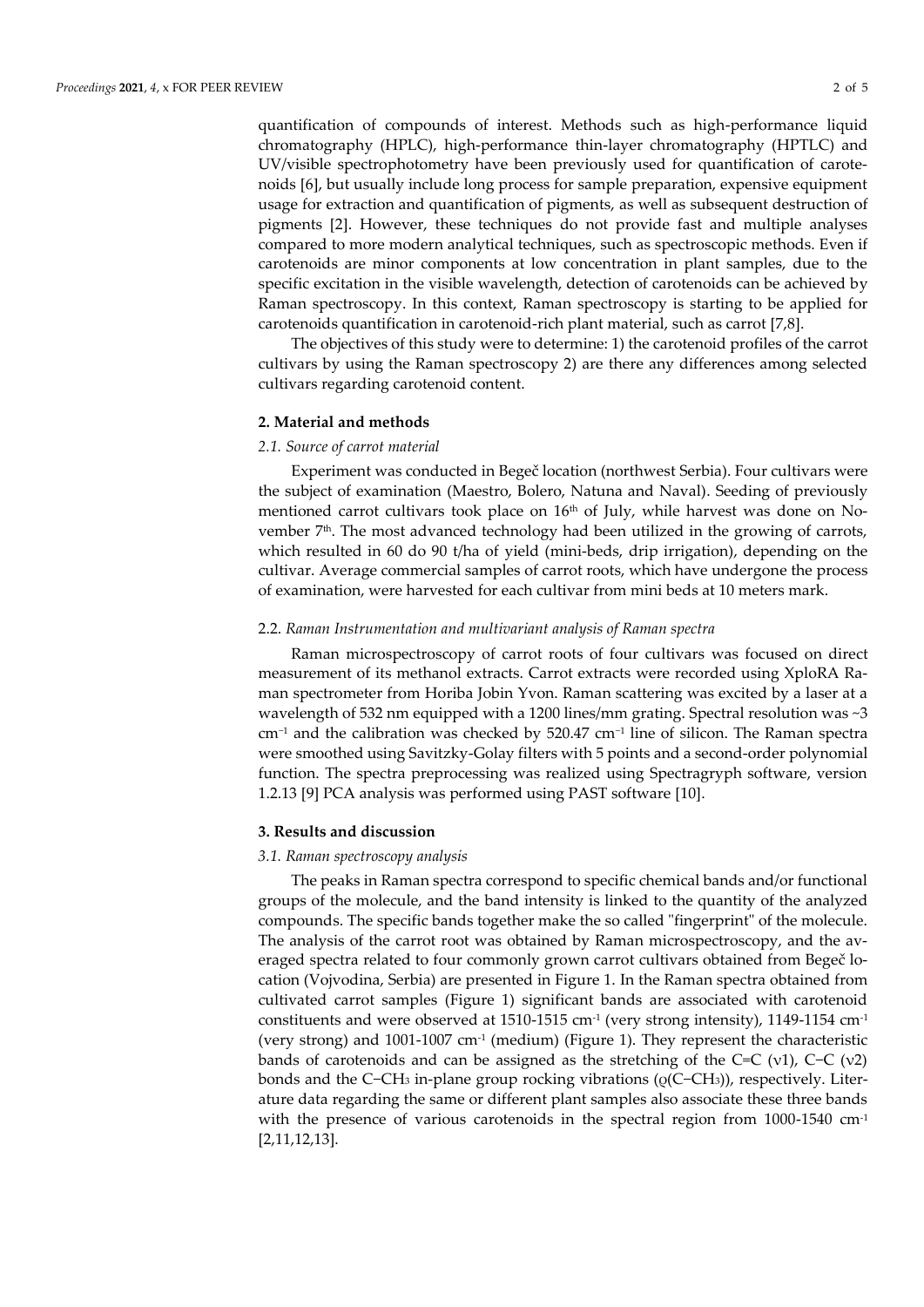

**Figure 1.** Averages of normalized Raman spectra of four carrot cultivar recorded in the spectral range from 200 to 1800 cm-1 . The marked peaks represent mainly carotenoids bands.

However, assigning the spectral data of carotenoids to a specific carotenoid compound is not easy because of similar bands position and due to carotenoids interaction with other cell compounds [13,14]. Very weak bands were identified at  $1660 \text{ cm}^2$ , in the region from 870 to 290 cm<sup>-1</sup>, and very low intensity bands at 1581,  $\sim$ 1445 and  $\sim$ 1266 cm<sup>-1</sup> (Figure 1). According to da Silva et al. [15] the band at  $\sim$ 1445 cm $\cdot$  is related to  $\delta$ (CH2) vibrational mode, and is associated to glycosidic structure. As carrot roots are rich in various carbohydrates, the bands observed below 1000 cm-1 are probably related to that class of compounds. The bands ranging from 280 to 869 cm-1 probably refer to glycosidic link stretches [15,16], such as those at 293, 364, 517 and 658 cm-1 (Figure 1). In literature, phenolic compound, were observed at 1550-1700 cm<sup>.1</sup> [17].

## *3.2. PCA of the data obtained from Raman spectra of four carrot cultivars*

Multivariate analysis, based on PCA, was applied in order to differentiate between chemical compositions of roots od four different carrot cultivars. The PCA analysis was performed using approximately 40 Raman spectra recorded from roots. The score plot of PC1 versus PC2 shows a reasonably good separation between the samples, where the first and second principal components described 94.06% of data variance. Mutual projections of factor scores and their loadings for the first two PCs are shown in Figure 2. The score plot (Figure 2a) suggests the existence of two groups of objects along PC1 axis. The first one includes the Natuna and Naval cultivars, while the Bolero and Maestro form the second cluster. The corresponding loading plot represents the relation between the variables and can be used to identify those with the highest contribution to the object positioning in the score plot. The loading plot (Figure 2b) shows that the variables with the highest positive contribution along PC1 axis corresponded to the signals at 989, 1139 and 1499 cm<sup>-1</sup>, while signals at 1015, 1162 and 1521 cm<sup>-1</sup> have the highest negative effects. These variables are responsible for the differences between Natuna and Naval from Bolero and Maestro. The signal at 1499  $cm<sup>-1</sup>$  is mostly responsible for the differentiation among the cultivars mainly depending on phenolic compounds [17], together with the higher-intensity loading at 1139 cm<sup>-1</sup>, assigned as C-C stretching mode of conjugated polyenes [15], in the lower extend on the differences also indicated lower intensity loading at 989 cm-1 , probably directed to the occurrence of plant cell wall compounds such as cellulose or hemicellulose [18]. The highest negative intensity loading of PC1 placed at the position 1521 cm<sup>-1</sup>, together with negative intensity loading at 1162 cm<sup>-1</sup> (Fig. 2b), involving vibration of C=C vibration from polyenic chain [14,19] and C-O, C-CH vibration in pectin molecules [20], respectively. It was found that the negative medium-intensity signal at 1015 cm-1 (Figure 2b) originates from in-plane CH<sup>3</sup> rocking of polyene [11].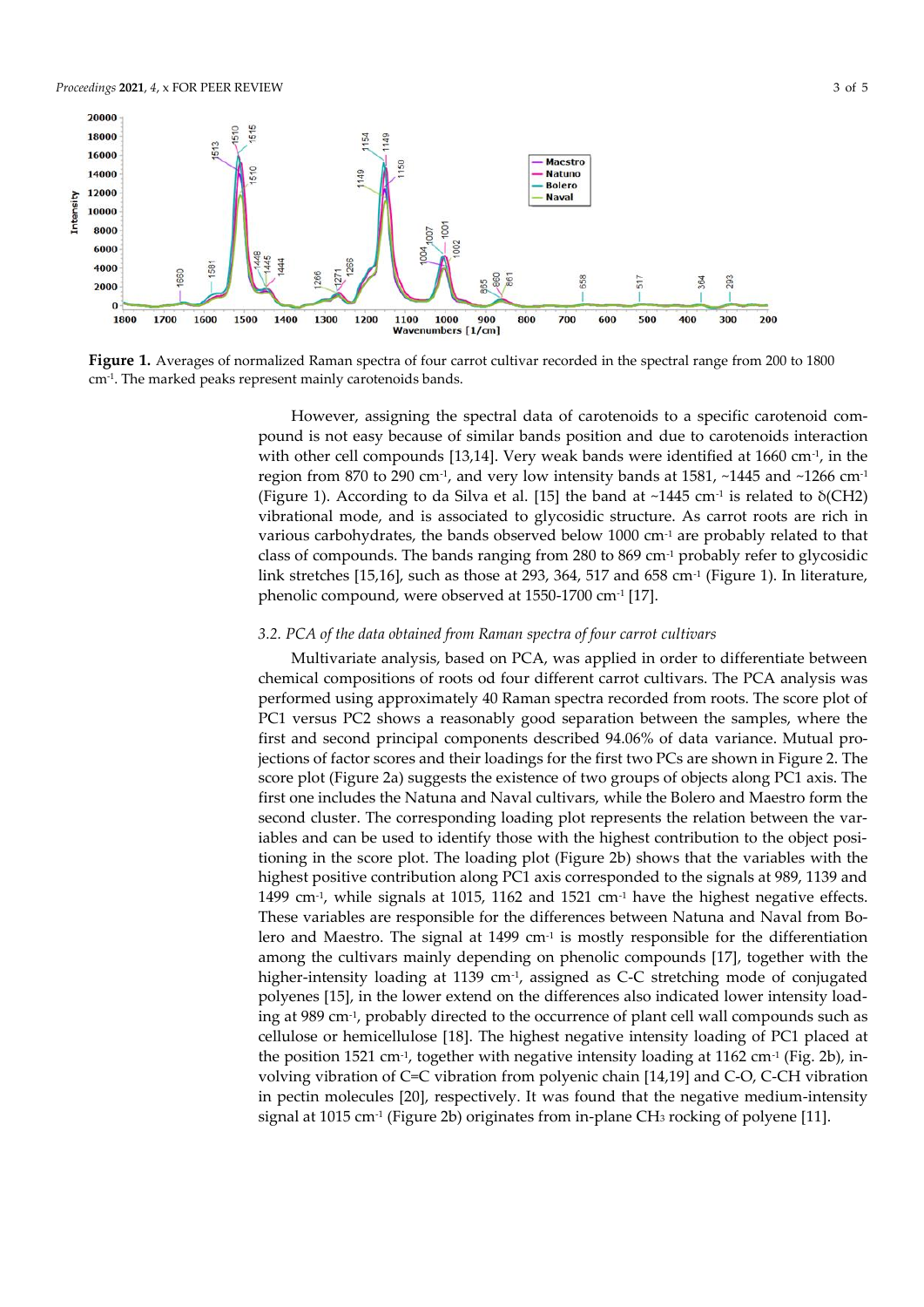

**Figure 2.** PCA analysis applied to the data obtained from Raman spectra of carrot root samples: a) score plot, b, c) loading plots.

The most influential parameters along PC2 axis corresponded to the signals at 1008, 1134, 1168, 1487 and 1530 cm<sup>-1</sup> (positive impact) and signals at 1151 and 1513 cm<sup>-1</sup> with the highest negative impact (Figure 2c). According to PC2, the root samples of Natuna, Naval and Bolero showed differences comparing to Maestro. The signals at 1168 and 1008  $cm<sup>-1</sup>$  are mostly responsible for the differentiation among the samples involving vibration of C=C, C-C vibrations and CH<sup>3</sup> rocking from polyenic chain, together with the lower-intensity loading at 1530  $cm<sup>-1</sup>$  attributed to carotenoids, respectively [11,14,21,22]. Lower intensity variable at  $\sim$ 1130 cm<sup>-1</sup> indicating the presence of coniferyl aldehyde  $[17,23]$ , 1487 cm<sup>-1</sup> is probably directed to the terpenoids compunds  $[24]$ . The highest negative intensity loading placed at the position 1513 cm-1 and lower intensity loading at 1151 cm<sup>-1</sup> might be associated with stretching vibration in carotenoids [15,25].

# **4. Conclusion**

The results of the present study have brought to light the potential of Raman spectroscopy as a fast and sophisticated method for getting more detailed information concerning the plant metabolites distribution in examined root samples. The analysis of the Raman spectra related to root samples, combined with PCA provided some differences in the chemical profiles of the four samples commonly grown carrot cultivars (Maestro, Bolero, Natuna and Naval). Carotenoids, phenolic compounds and in the lower extend polysaccharides were the classes of compounds that contributed to the variation between the above-mentioned cultivars. Based on PC2, there is a separation of Maestro from Natuna, Naval and Bolero, mainly based on carotenoids composition. The further research will be focused on measuring the changes in carotenoids in selected carrot cultivars obtained from different growing sites and sun expositions, using Raman spectroscopy and spectrophotometric analysis.

**Author Contributions:** Conceptualization, Dj.M; methodology, Dj.M; formal analysis, I.P. and A.Ž.K.; spectral analysis, S.L.; investigation, S.K; data curation, S.K.; writing—original draft preparation, I.P., S.K; writing—review and editing, I.P., Z.D.S and S. J.; visualization, I.P., Z.D.S and S. J.; supervision, I.P., Z.D.S and S. J; **Funding:** This research received no external funding

**Acknowledgments:** This work was done within the financing scientific research work agreement in 2021 between the Faculty of Agriculture in Belgrade and the Ministry of Education, Science and Technological Development of the Republic of Serbia (No. 451-03-9/2021-14/ 200116).